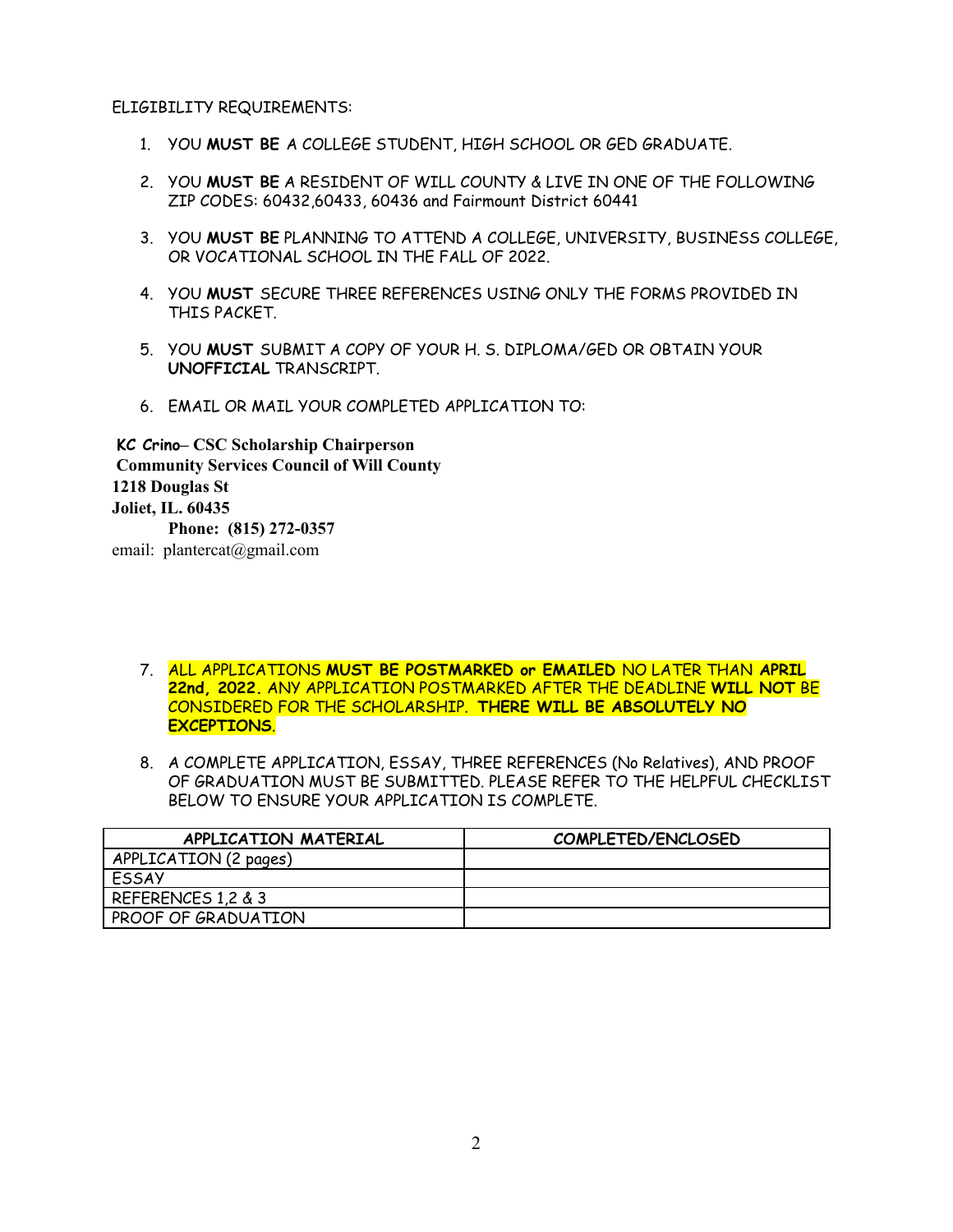| $City:$ $Zip:$ $Zip:$   |                                       |  |
|-------------------------|---------------------------------------|--|
|                         |                                       |  |
|                         | Graduation Year: GED Year: CHED Year: |  |
|                         |                                       |  |
|                         |                                       |  |
| College/University of   |                                       |  |
| <b>Intended College</b> |                                       |  |

## **Community Services Council, INC Scholarship Application**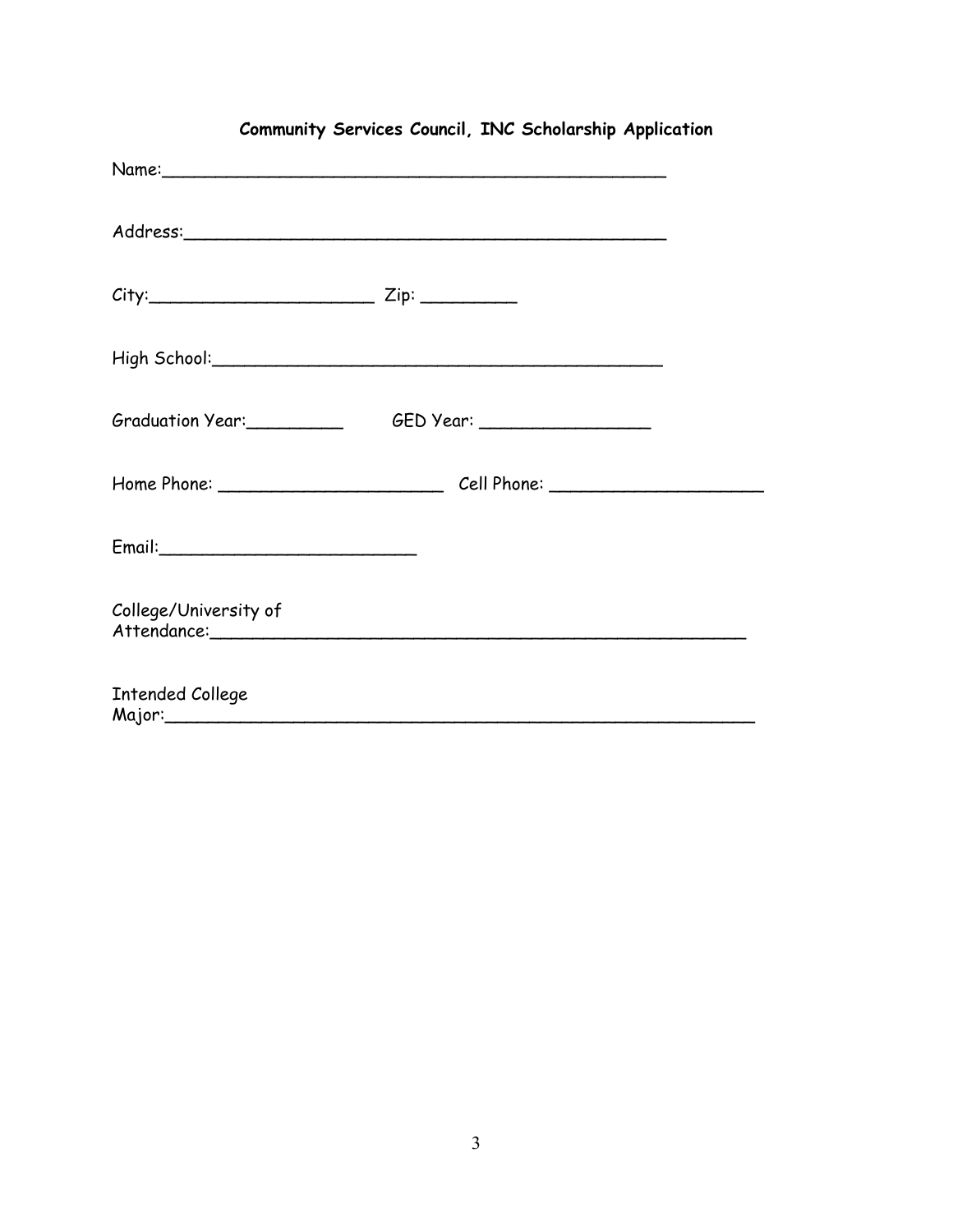Please list community activities you are or have been involved in.

| Name of Activity | Number of Years<br><b>Involved</b> | <b>Position Held</b> |
|------------------|------------------------------------|----------------------|
|                  |                                    |                      |
|                  |                                    |                      |
|                  |                                    |                      |
|                  |                                    |                      |

Please list any work experience you have.

| Name of Employer | <b>Contact Number</b> | Number of Years<br><b>Involved</b> |
|------------------|-----------------------|------------------------------------|
|                  |                       |                                    |
|                  |                       |                                    |
|                  |                       |                                    |
|                  |                       |                                    |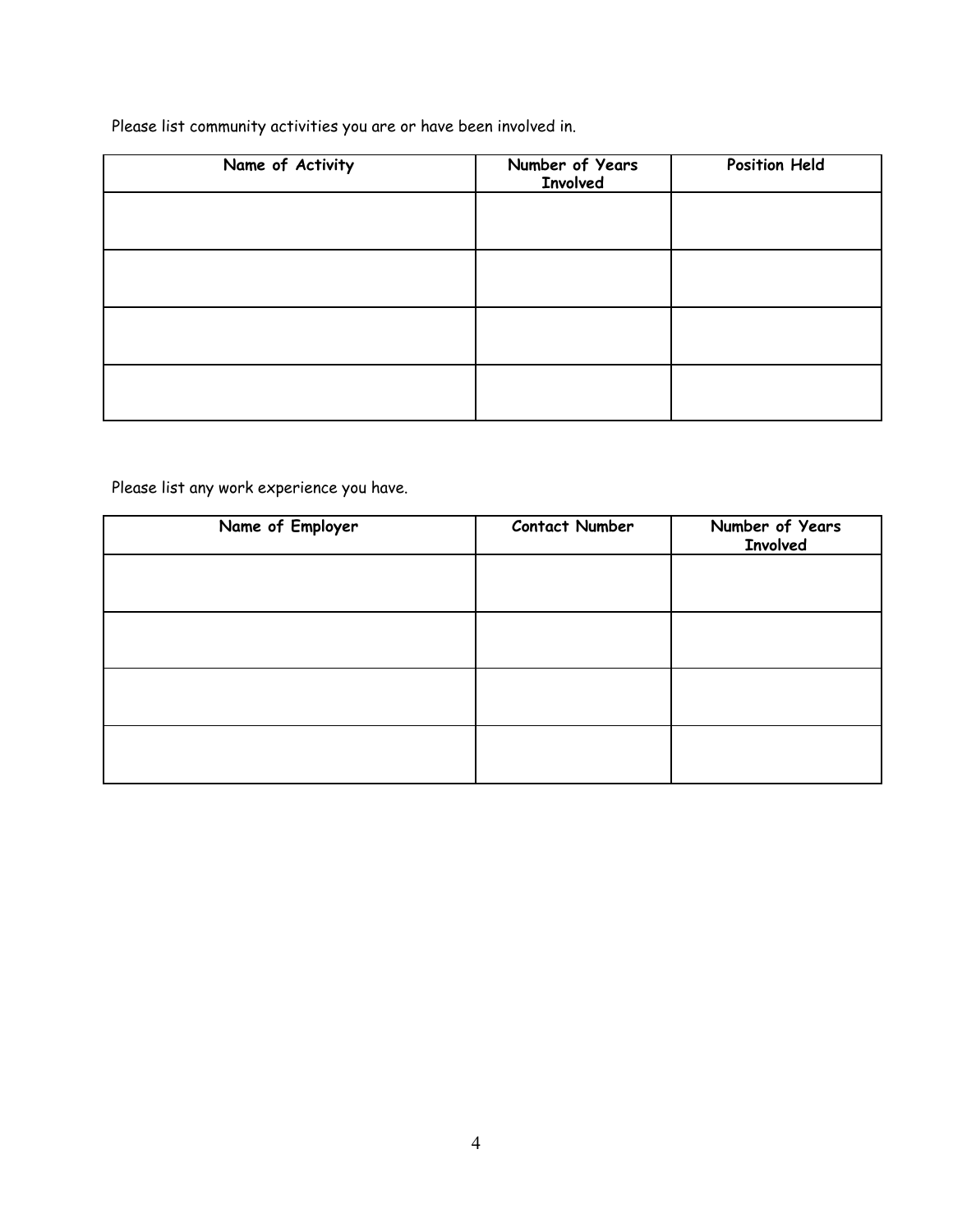## **ESSAY**

**Please answer ONE of the following questions. Please type 1 page in proper essay format. Also, please indicate on your essay which one you are writing about.**

**Community Service** -- Why are you involved in community service? Briefly describe 2 or 3 of your community service activities (be specific). Explain why you consider these activities meaningful. How did the service work affect you?

**Photograph moment** -- Attach a small photograph that captures the essence of your community service experience and explain its significance. How did the service work affect you?

Note: photos cannot be returned, you may submit a photocopy, if you prefer.

**Inspiring opportunity** -- Describe an opportunity that has been inspiring to you. Who influenced this opportunity? How has it influenced the person you are today? How do you plan to inspire others?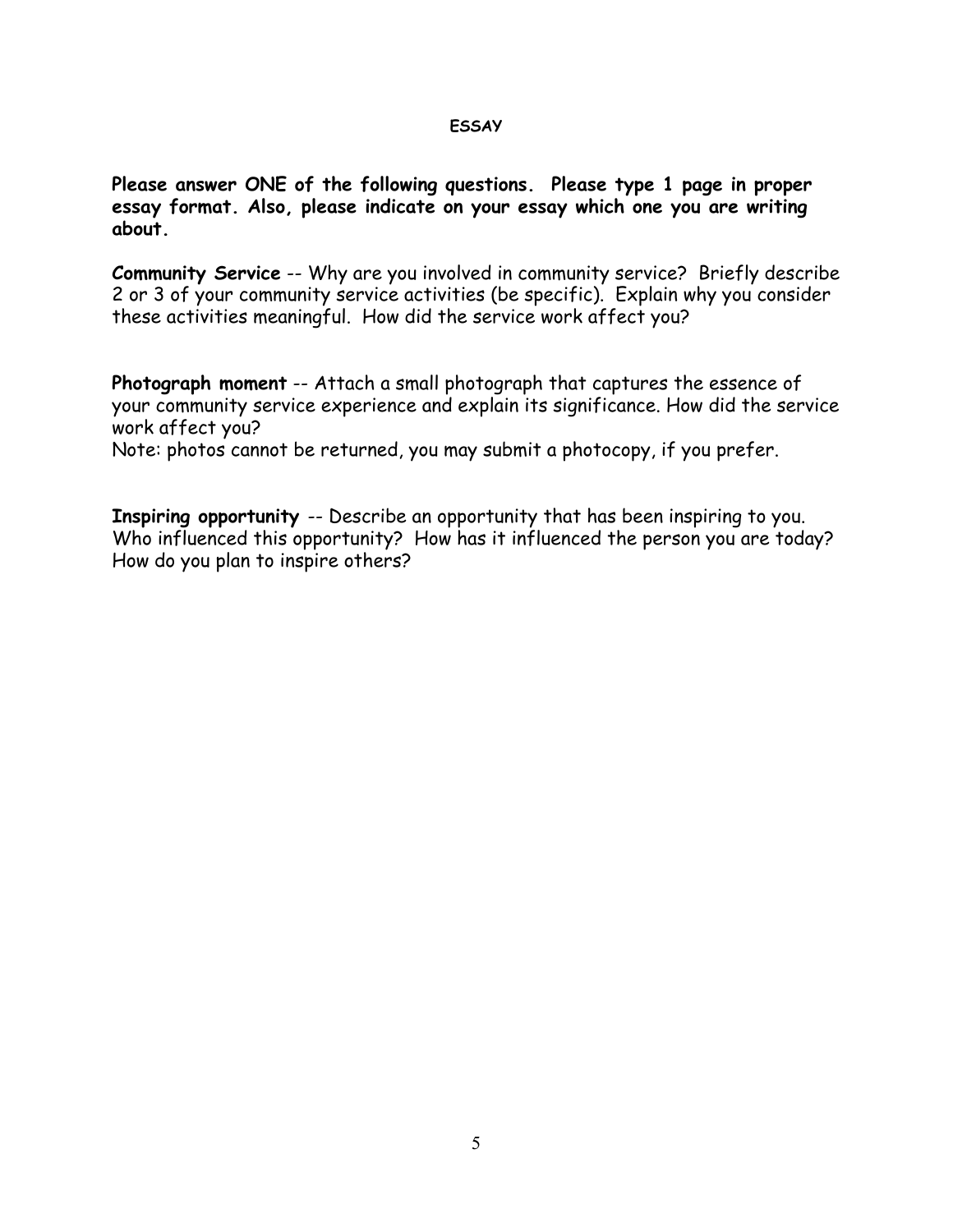**APPLICANTS REFERENCE:** Completed by a person not related to you and can speak to your integrity. Note: Please limit comments to this page.

Name : Phone Number: Number of Years Known: Relationship to Applicant:

Please rate the following statements:

|                                                                                | <b>Extremely</b><br>appropriate | Very<br>appropriate | Moderately<br>appropriate | Inappropriat<br>e |
|--------------------------------------------------------------------------------|---------------------------------|---------------------|---------------------------|-------------------|
| The applicant's<br>achievements reflect<br>his/her ability:                    |                                 |                     |                           |                   |
| The applicant's ability to<br>set<br>realistic and attainable<br>goals is:     |                                 |                     |                           |                   |
| The quality of the<br>applicant's<br>commitment to school and<br>community is: |                                 |                     |                           |                   |
| The applicant's respect for<br>self and others is:                             |                                 |                     |                           |                   |
| The applicant applies self in<br>school work:                                  |                                 |                     |                           |                   |

\_\_\_\_\_\_\_\_\_\_\_\_\_\_\_\_\_\_\_\_\_\_\_\_\_\_\_\_\_\_\_\_\_\_\_\_\_\_\_\_\_\_\_\_\_\_\_\_\_\_\_\_\_\_\_\_\_\_\_\_\_\_\_\_\_\_\_\_\_\_\_\_\_\_

\_\_\_\_\_\_\_\_\_\_\_\_\_\_\_\_\_\_\_\_\_\_\_\_\_\_\_\_\_\_\_\_\_\_\_\_\_\_\_\_\_\_\_\_\_\_\_\_\_\_\_\_\_\_\_\_\_\_\_\_\_\_\_\_\_\_\_\_\_\_\_\_\_\_

\_\_\_\_\_\_\_\_\_\_\_\_\_\_\_\_\_\_\_\_\_\_\_\_\_\_\_\_\_\_\_\_\_\_\_\_\_\_\_\_\_\_\_\_\_\_\_\_\_\_\_\_\_\_\_\_\_\_\_\_\_\_\_\_\_\_\_\_\_\_\_\_\_\_

Additional comments you would like to make that may help the committee:

Signature: \_\_\_\_\_\_\_\_\_\_\_\_\_\_\_\_\_\_\_\_\_\_\_\_\_\_\_ Date: \_\_\_\_\_\_\_\_\_\_\_\_\_\_\_\_\_\_\_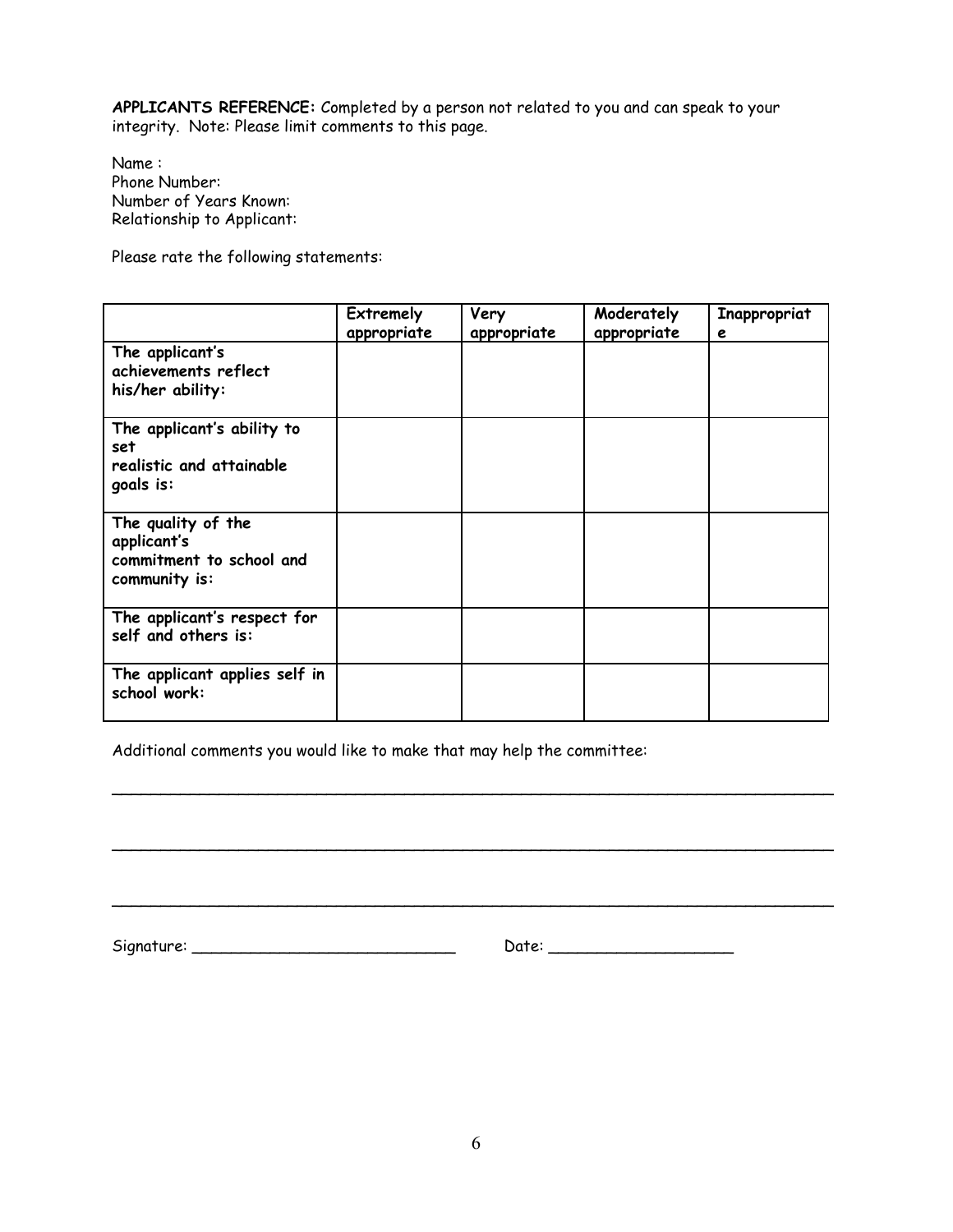**APPLICANTS REFERENCE:** To be completed by any person who is not related to you and can speak to your integrity. Note: Please limit comments to this page.

Name : Phone Number: Number of Years Known: Relationship to Applicant:

Please rate the following statements:

|                                                                             | Extremely<br>appropriate | Very<br>appropriate | Moderately<br>appropriate | Inappropriate |
|-----------------------------------------------------------------------------|--------------------------|---------------------|---------------------------|---------------|
| The applicant's achievements<br>reflect his/her ability:                    |                          |                     |                           |               |
| The applicant's ability to set<br>realistic and attainable goals<br>is:     |                          |                     |                           |               |
| The quality of the applicant's<br>commitment to school and<br>community is: |                          |                     |                           |               |
| The applicant's respect for<br>self and others is:                          |                          |                     |                           |               |
| The applicant applies self in<br>school work:                               |                          |                     |                           |               |

\_\_\_\_\_\_\_\_\_\_\_\_\_\_\_\_\_\_\_\_\_\_\_\_\_\_\_\_\_\_\_\_\_\_\_\_\_\_\_\_\_\_\_\_\_\_\_\_\_\_\_\_\_\_\_\_\_\_\_\_\_\_\_\_\_\_\_\_\_\_\_\_\_\_

\_\_\_\_\_\_\_\_\_\_\_\_\_\_\_\_\_\_\_\_\_\_\_\_\_\_\_\_\_\_\_\_\_\_\_\_\_\_\_\_\_\_\_\_\_\_\_\_\_\_\_\_\_\_\_\_\_\_\_\_\_\_\_\_\_\_\_\_\_\_\_\_\_\_

\_\_\_\_\_\_\_\_\_\_\_\_\_\_\_\_\_\_\_\_\_\_\_\_\_\_\_\_\_\_\_\_\_\_\_\_\_\_\_\_\_\_\_\_\_\_\_\_\_\_\_\_\_\_\_\_\_\_\_\_\_\_\_\_\_\_\_\_\_\_\_\_\_\_

\_\_\_\_\_\_\_\_\_\_\_\_\_\_\_\_\_\_\_\_\_\_\_\_\_\_\_\_\_\_\_\_\_\_\_\_\_\_\_\_\_\_\_\_\_\_\_\_\_\_\_\_\_\_\_\_\_\_\_\_\_\_\_\_\_\_\_\_\_\_\_\_\_\_

Additional comments you would like to make that may help the committee:

| $\overline{\phantom{a}}$<br>Signature: | . into: |
|----------------------------------------|---------|
|----------------------------------------|---------|